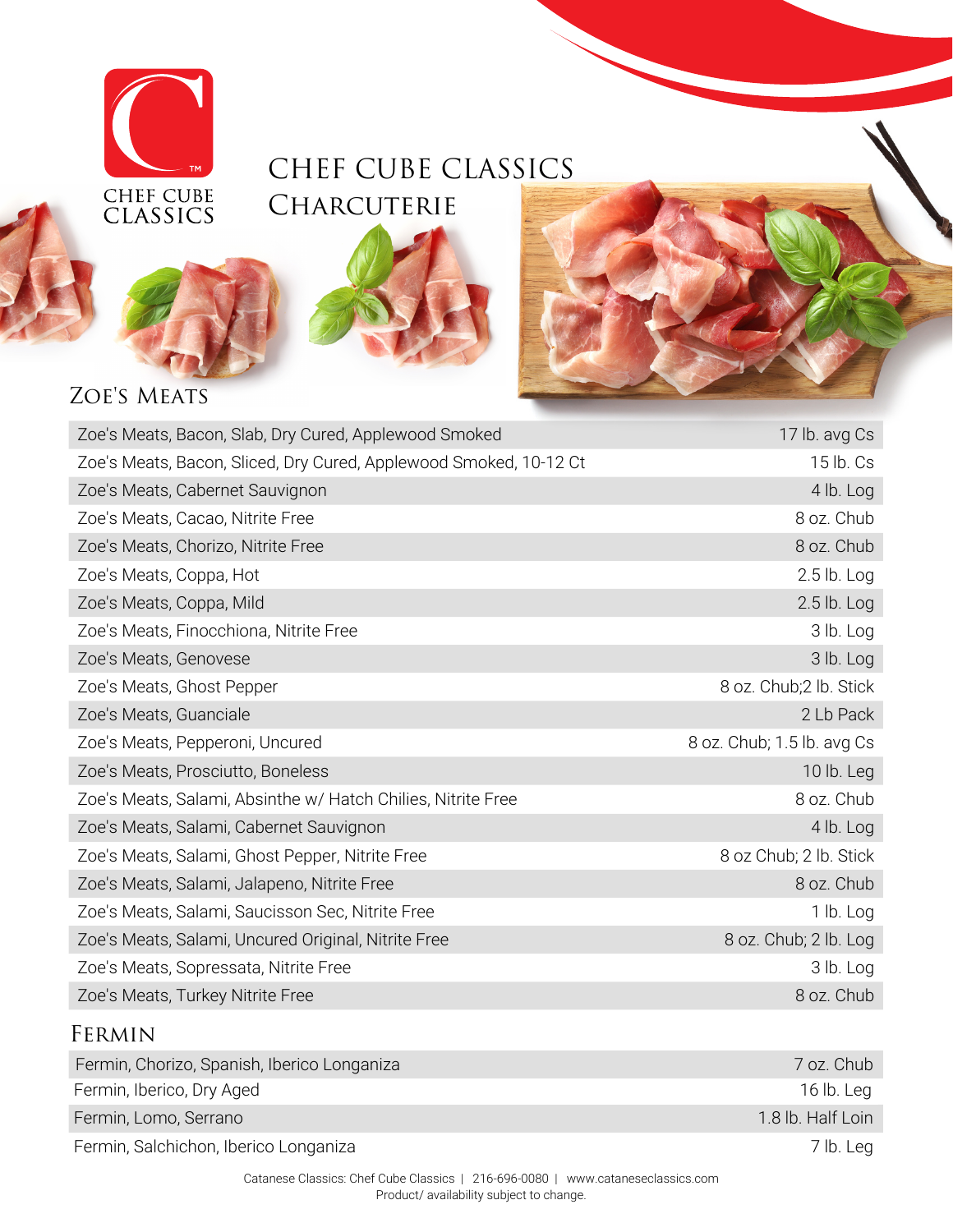

# CHEF CUBE CLASSICS **CHARCUTERIE**



### PARMACOTTO

| Parmacotto, Boschi Fratelli, Prosciutto Di Parma 16 mts | 16 lb. Boneless Leg |
|---------------------------------------------------------|---------------------|
| Parmacotto, Genoa                                       | 8 oz, Chub          |
| Parmacotto, Salami, Milano                              | 8 oz. Chub          |
| Parmacotto, Pepperoni, Uncured                          | 8 oz. Chub          |
| Parmacotto, Prosciutto, Bora Mattonella,                | 10 lb. Loaf         |
| Parmacotto, Prosciutto Cotto, Cooked Ham                | 10 lb. Loaf         |
| Parmacotto, Salami, Toscano                             | 8 oz. Chub          |
| Parmacotto, Salami, Sopressata, Hot                     | 8 oz. Chub          |

#### Principe

| Principe, Bresaola, Beef                                      | $2.8$ lb. Log       |
|---------------------------------------------------------------|---------------------|
| Principe, Bora Prosciutto Mattonella, Pork, Dry Aged          | 11 lb. Slicing Loaf |
| Principe, Genoa, Uncured                                      | 3.5 lb. Log         |
| Principe, Pepperoni, Uncured                                  | $3.5$ lb. Log       |
| Principe, Prosciutto Di San Daniele, Secolo, 20 mth, Boneless | 16 lb. Leg          |
| Principe, Prosciutto Di Parma, Pork, Air Dried                | 16 lb. Leg          |
| Principe, Salami, Hard, Uncured                               | $3.5$ lb. Log       |
| Principe, Speck, Alto Adige, Pork, Dry Cured & Smoked         | 6 lb. Half Leg      |

#### Molinari

| Molinari, Calabrese, Pork, Dry Cured                 | $2.5$ lb. Log |
|------------------------------------------------------|---------------|
| Molinari, Coppa, Mild, Pork Shoulder Butt, Dry Cured | 2 lb. Log     |
| Molinari, Salame Calabrese, Pork, Dry Cured          | $2.5$ lb. Log |
| Molinari, Salame Toscano, Pork/Beef, Dry Cured       | $4$ lb. Log   |
| Molinari, Sopressata w/Burgundy, Pork, Dry Cured     | $4$ lb. Log   |